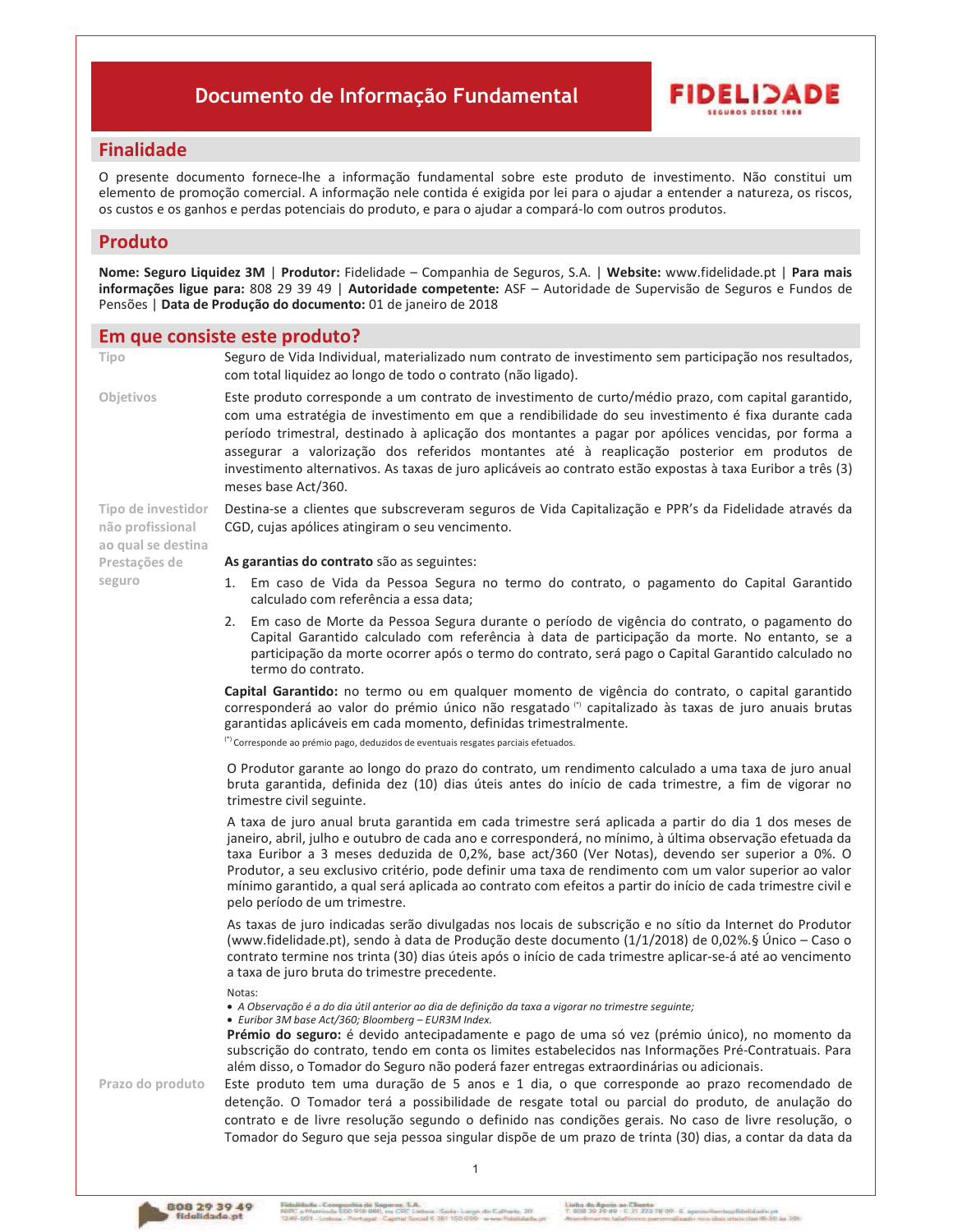receção da apólice, para resolver o contrato sem necessidade de invocar justa causa. A comunicação da resolução deve ser efetuada por escrito, em suporte de papel ou outro meio duradouro disponível e acessível ao Produtor. O produto cessa, igualmente, na data do resgate total do valor investido. O contrato não prevê a possibilidade de o Produtor resolver o mesmo unilateralmente.

# Quais são os riscos e qual poderá ser o meu retorno?





O indicador de risco pressupõe que o produto é detido durante 5 anos e 1

O indicador sumário de risco constitui uma orientação sobre o nível de risco deste produto quando comparado com outros produtos. Mostra a probabilidade de o produto sofrer perdas financeiras, no futuro, em virtude de flutuações dos mercados ou da nossa incapacidade para pagar a sua retribuição.

Classificamos este produto na categoria 1 numa escala de 1 a 7, que corresponde à mais baixa categoria de risco. Este indicador avalia as possíveis perdas resultantes de um desempenho futuro com um nível muito baixo, e é muito improvável que condições de mercado desfavoráveis tenham um impacto na nossa capacidade para pagar a sua retribuição.

### **Cenários de Desempenho**

| Investimento: 10000 €<br>Cenários de Sobrevivência |                                                  | 1 ano      | 3 anos     | 5 anos e 1 dia<br>(Período de detenção recomendado) |
|----------------------------------------------------|--------------------------------------------------|------------|------------|-----------------------------------------------------|
| Cenário de stress                                  | Valor que poderá receber após dedução dos custos | 10.000.10€ | 10.000,30€ | 10.000,50€                                          |
|                                                    | Retorno Médio Anual                              | 0.001%     | 0.001%     | 0,001%                                              |
| Cenário desfavorável                               | Valor que poderá receber após dedução dos custos | 10.000,10€ | 10.000,30€ | 10.000,50€                                          |
|                                                    | Retorno Médio Anual                              | 0.001%     | 0.001%     | 0,001%                                              |
| Cenário moderado                                   | Valor que poderá receber após dedução dos custos | 10.002,00€ | 10.006,00€ | 10.010,01€                                          |
|                                                    | Retorno Médio Anual                              | 0.020%     | 0.020%     | 0,020%                                              |
| Cenário favorável.                                 | Valor que poderá receber após dedução dos custos | 10.002.00€ | 10.006,00€ | 10.010,01€                                          |
|                                                    | Retorno Médio Anual                              | 0.020%     | 0.020%     | 0,020%                                              |

Este quadro mostra o montante que pode receber ao longo dos próximos 5 anos e 1 dia, em diferentes cenários, pressupondo que investe 10.000€. Podendo o Produtor, a seu exclusivo critério, definir uma taxa de rendimento com um valor superior ao valor mínimo garantido, na simulação foi considerado como pressuposto dos cenários moderado e favorável a manutenção da taxa de juro anual garantida fixada para o primeiro trimestre do ano de 2018.

Os cenários apresentados ilustram qual poderá ser o desempenho do seu investimento. Pode compará-los com os cenários de outros produtos.

Os cenários apresentados são uma estimativa do desempenho futuro com base na experiência do passado sobre a forma como varia o valor deste investimento, não são um indicador exato. O valor que recebe poderá variar em função do comportamento do mercado e do tempo durante o qual detém o investimento/produto.

O cenário de stress mostra o que poderá receber numa situação extrema dos mercados, e não inclui a situação em que não estamos em condições de lhe pagar.

Os valores apresentados incluem todos os custos do próprio produto mas podem não incluir todas as despesas que paga ao seu consultor ou distribuidor. Os valores não têm em conta a sua situação fiscal pessoal, que pode também influenciar o montante que obterá.

# O que sucede se a Fidelidade não puder pagar?

O Produtor está obrigado a constituir provisões técnicas que representem, em cada momento, a totalidade da responsabilidade para com os seus clientes. Os ativos representativos das provisões técnicas constituem um património especial que garante especificamente os créditos emergentes dos contratos de seguro, não podendo ser penhorados ou arrestados, salvo para pagamento desses créditos, nem podendo, em caso algum, ser oferecidos a terceiros, para garantia, qualquer que seja a forma jurídica que essa garantia revista. Em caso de evento de crédito por parte do Produtor, respondem estes ativos bem como os demais ativos do Produtor. Se estes ativos ou os restantes ativos do Produtor não forem suficientes para garantir os créditos emergentes dos contratos de seguro, este tipo de produto não está coberto por nenhum regime de indemnização ou garantia do investidor para além do referido, pelo que o investidor poderá incorrer em perdas

# Quais são os custos?

A redução do rendimento (RIY) mostra o impacto que o total dos custos pagos terá sobre o retorno do investimento que pode obter. O total dos custos inclui os custos pontuais, os custos correntes e os custos acessórios.

Os montantes aqui apresentados são os custos acumulados do próprio produto, para três períodos de detenção diferentes. Incluem eventuais penalizações por saída antecipada. Os valores pressupõem que investe 10.000€. Os valores apresentados são estimativas, podendo alterar-se no futuro.

#### Quadro 1: Custos ao longo do tempo

A pessoa que lhe vende este produto ou lhe presta aconselhamento sobre o mesmo pode cobrar-lhe outros custos. Nesse caso,

 $\mathfrak{p}$